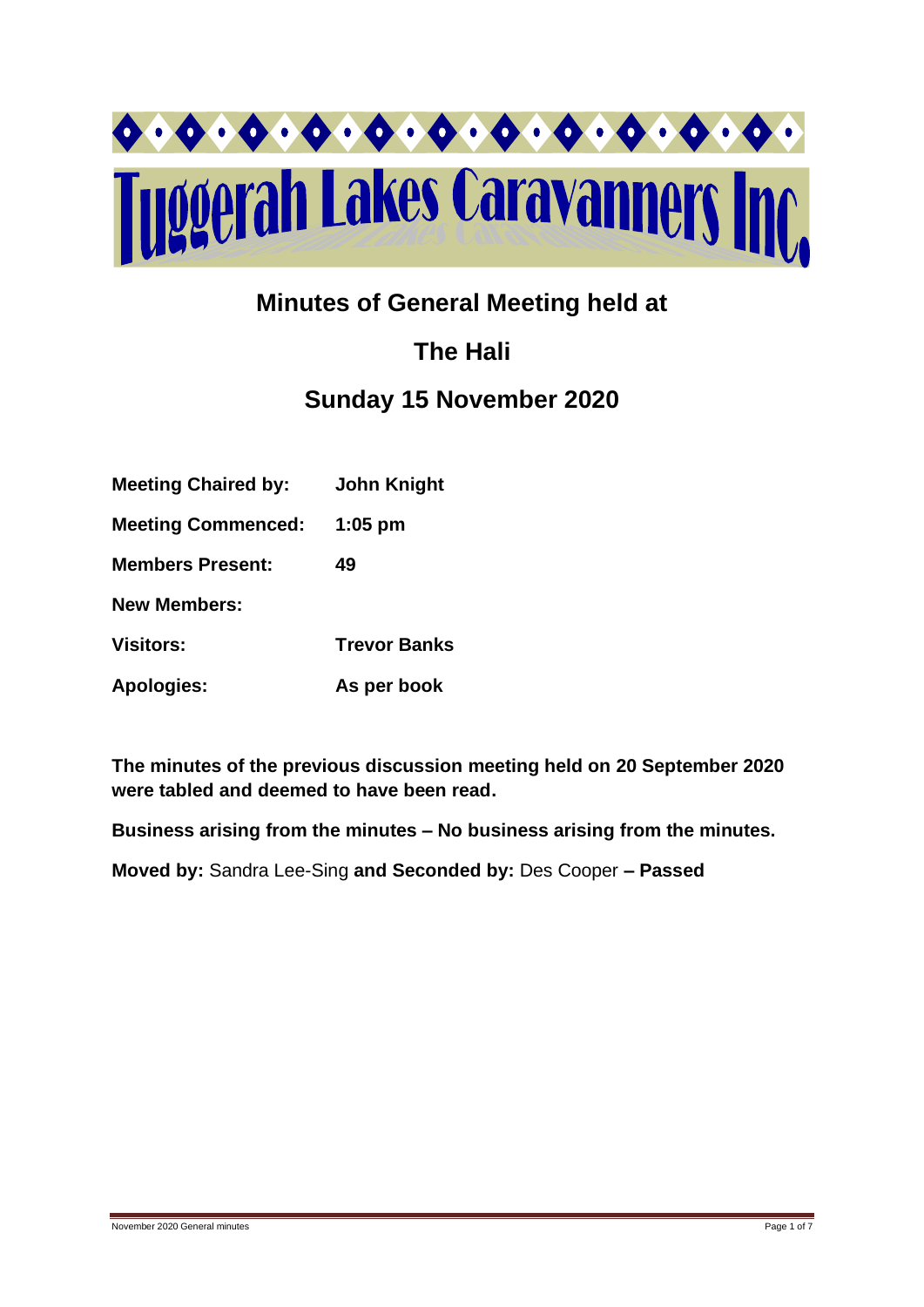**Correspondence In:** Email from Paul Sanders & David English regarding dates etc for 2021 Email from NSW advising of the cancellation of the November meeting Email from NSW regarding NorthConnex which I have passed onto Leonie to add to the newsletter Email from Fair Trading regarding the change to our constitution Email from Lorraine Laney advising of resignation as Treasurer

#### **Correspondence Out:**

In relation to Lorraine's resignation she was coerced into staying on for another year but for health reasons she has decided to stand down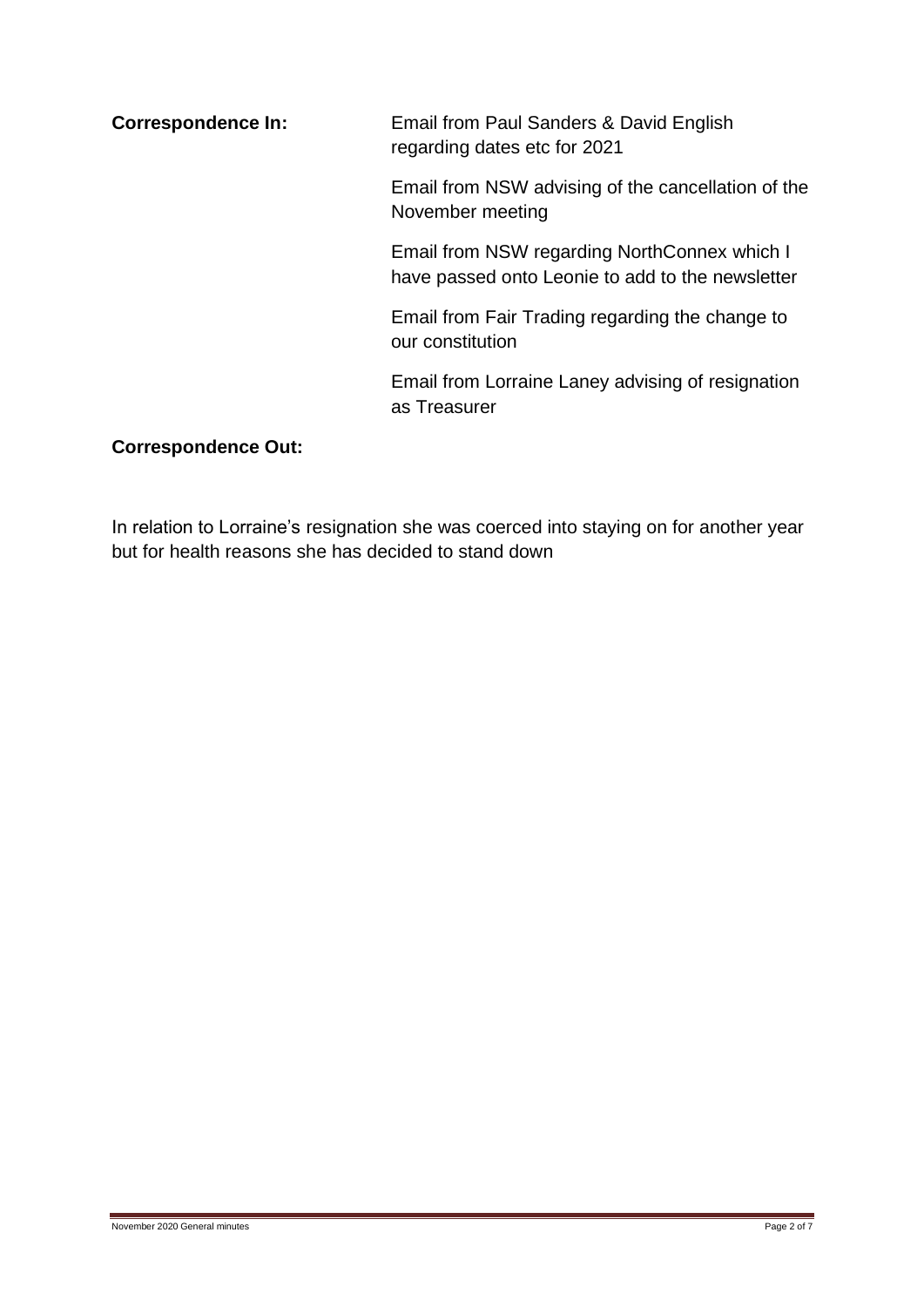### **Treasurer's Report**

### **BANK RECONCILIATION MONTHLY REPORT : OCTOBER 2020**

| Carried Forward: Bank balance as at 31/9/2020 |                         |                                      |    | 5,984.86 |
|-----------------------------------------------|-------------------------|--------------------------------------|----|----------|
| <b>INCOME-October 2020</b>                    |                         |                                      |    |          |
| Joining Fee                                   |                         |                                      |    |          |
| Annual subs                                   |                         |                                      |    |          |
| <b>Club Raffles</b>                           | \$                      | 157.00                               |    |          |
| Melbourne Cup Lunch                           | \$                      | 180.00                               |    |          |
| Christmas Party Lunch                         | <u>\$</u>               | 1,175.00                             |    |          |
| <b>TOTAL INCOME</b>                           | Ś                       | 1,512.00                             | \$ | 7,496.86 |
| <b>EXPENDITURE-October 2020</b>               |                         |                                      |    |          |
| <b>Raffle Prizes and Ticket Books</b>         | \$                      | 110.00                               |    |          |
| Melb. Cup Refund (cancellation)               | \$                      | 60.00                                |    |          |
| Admin (Inks and Stationery)                   | \$                      | 203.50                               |    |          |
| Fair Trading Forms (A6 and A12)               | \$                      | 100.00                               |    |          |
| Disc Bowls Trophies & Certificates            | \$                      | 56.00                                |    |          |
| <b>Blue Thai Restaurant - Deposit</b>         | \$                      | 600.00                               |    |          |
| <b>TOTAL EXPENDITURE</b>                      | \$                      | 1,129.50                             |    |          |
| <b>Closing Balance</b>                        |                         |                                      | \$ | 6,367.36 |
|                                               |                         | <b>BANK STATEMENT RECONCILIATION</b> |    |          |
|                                               | <b>Balance 31.10.20</b> |                                      | \$ | 6,367.36 |
|                                               |                         | <b>Unpresented Cheques</b>           | \$ |          |
|                                               |                         |                                      | Ś  | 6,367.36 |
| Statement and Reconciliation prepared by      |                         | Treasurer L.R.Laney                  |    |          |
|                                               |                         |                                      |    |          |

President: J. Knight

**Moved by:** Lorraine Laney **Seconded by:** Susan Edwards that the treasurer's report be accepted **– PASSED**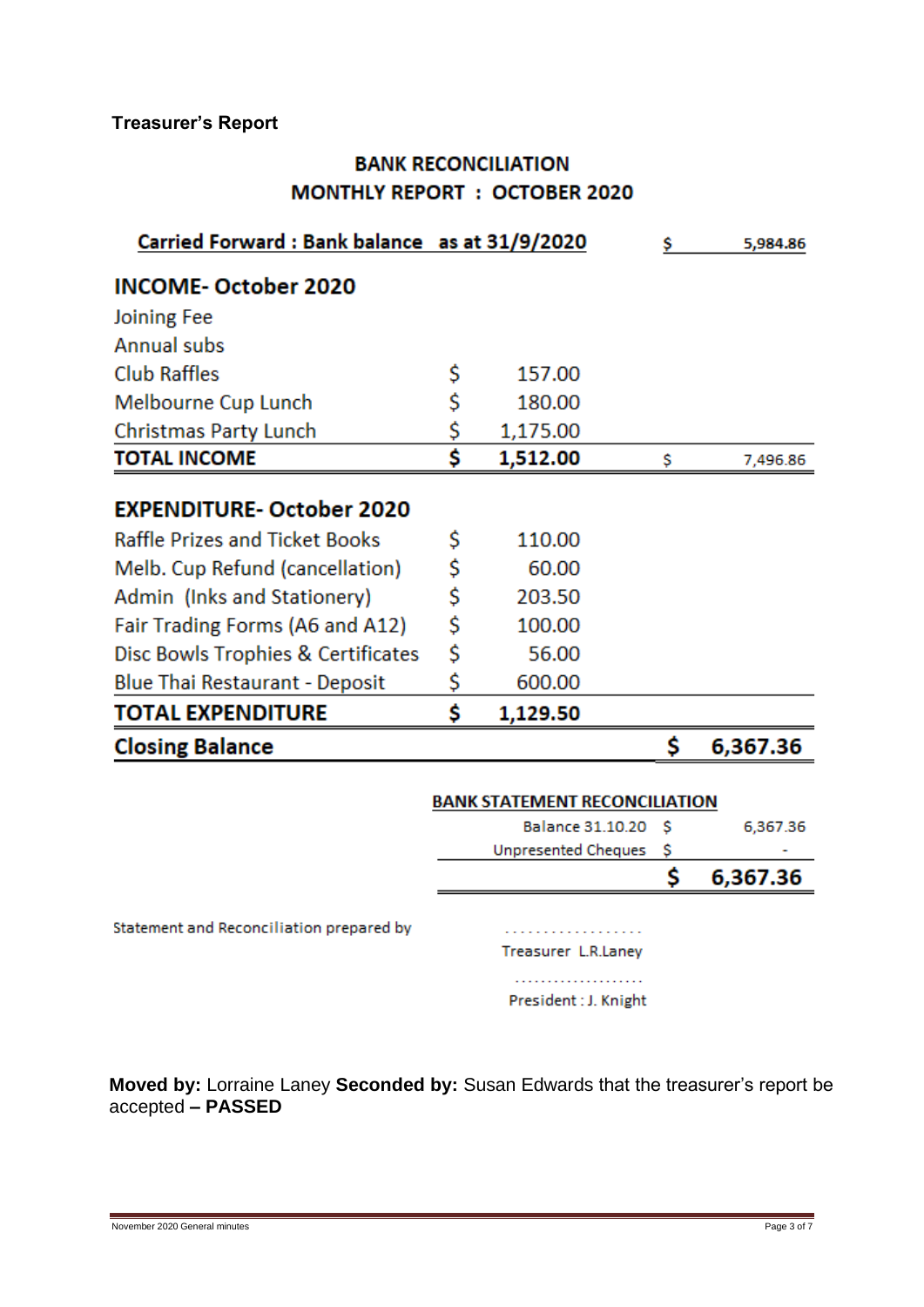#### **Social Director's Report**

Good afternoon everyone. I just want to thank Helen Smyth for putting her hand up to take on the roll of Assistant Social Director. Welcome Helen.

Well, the Melbourne Cup Rally is over for another year and what a busy week we had. The week started with the caravan park providing us with a sausage sizzle, cooked by our members. We had a wine ramble on Friday which saw us visit wineries, distilleries, cheese shops, chocolate shops, gourmet pantries. What a great day we had. On other days members went to the Zoo, Hunter Valley Gardens, Morpeth and visits to other places in the area. Our trip that Chris and John put on to Wollombi was another great day, driving through the country side stopping to look at statues and a guided tour and talk of the buildings in Wollombi, finishing at the pub for lunch. Once again, another good day.

#### **Melbourne Cup Day**

We had a layed back sort of day starting at 10:00 am with the Ian Insull Cup which this year was won by Wendy Angell winning \$53.00 for first place plus the trophy. We then did more horse racing, finishing in time for lunch at the Blue Thai restaurant and what a great meal it was, with TLC providing wine and soft drink on the table. We then waddled back to the camp kitchen to watch the race with both winners and losers enjoying the day.

I would like to thank everyone who attended and those who helped with cooking and preparing things during the rally.

Christmas lunch is on the 13<sup>th</sup> December with a limit of 90 members at the cost of \$30 with TLC providing \$5.00 per member (with members paying \$25.00) which should be already paid into the account or given to Lorrraine. Members will also be given a ticket so they can get a drink of either wine beer or soft drink. We are waiting on the chef's to advice as to what time lunch will be. Once we know Fay will let all attendee's know. Members who have mobility issues will be allowed in first then all other members will be allowed in. Please keep your eye open for an email from Fay advising of times. Remember we must remain seated, but things may have changed by December.

Urunga in March 2021 is our next TLC Rally and the theme will be Black and White.

Next year's Melbourne Cup will be at Inverell. I have booked the park which has 33 sites and the cost is \$198.00 for week. Cabins start at \$90 per night. Phone number is on run sheet for bookings which will go up at the January meeting.

This only leaves us to find a place for Christmas in July so, when I know I will advise you.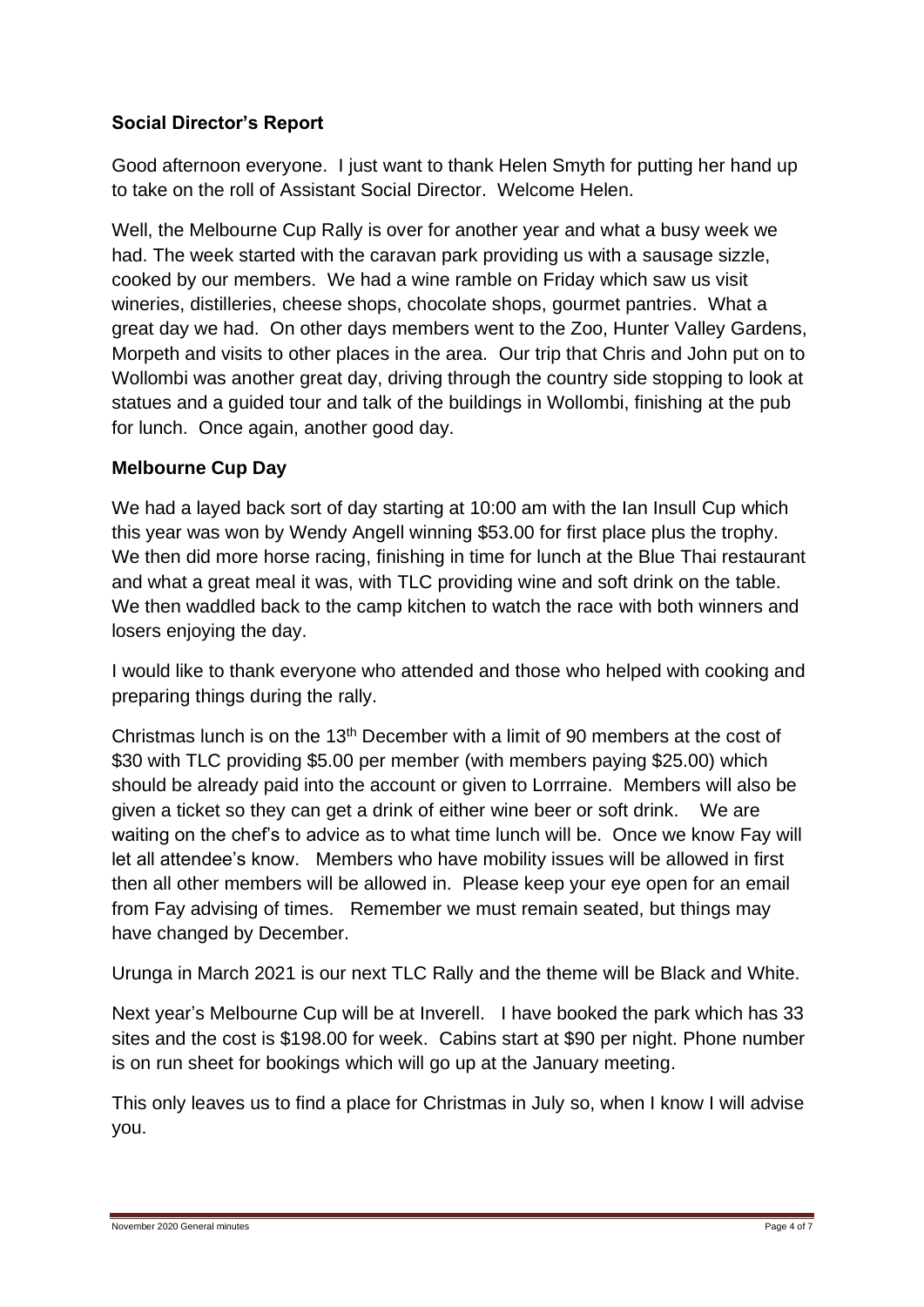#### **Trips 2020** Narabeen Des Cooper is organizer

Stay well and travel safe until we meet again.

Janis

#### **UPCOMING RALLIES – 2021**

- 1. Big 4 Great Lakes Tuncurry: 4 11 February 2021 **Coral Kane**
- 2. Big 4 Bulahedlah: 11 18 February 2021 **Coral Kane**
- 3. Reflections Holiday Park Urunga: 4 11 March 2021 **Club Organised**
- 4. Barrington 4 Wheel Drive Tag-A-Long: 15 19 March 2021 **Mike Collins**
- 5. Hartwood Campfire: Gates open 22 March 2021, 2 4 April 2021 **Mike Collins**
- 6. NRMA Dubbo Holiday Park: 19 28 April 2021 **Janis Treacy**

#### **Welfare Report –**

Peter Marsland was having an operation on his foot 13/11

Vicky Henry had had a stent put in but is recovering well

Roy Curnow was rushed to hospital by ambulance with a collapsed lung (had trouble breathing) and cracked ribs. He is still in hospital but improving every day.

Lyn Belshaw was in Gosford Hospital with clots in her lungs but on blood thinners to get rid of the clots. She has cancer and is hoping to start chemo on 16 November.

Lorraine Laney had a knee replacement operation on 6 November. She is up and about and doing well.

Alan Angell has been in hospital as he was having a few problems with his pace maker. They took out Alan's old pace maker and put in a new one on to the right hand side of his chest. Alan is home and doing well.

Jill Merrett had a fall at home and went by ambulance to Gosford Hospital. Jill did come home but was taken back to hospital on Saturday and is still there.

Betty Thomas is unwell. Not sure what is wrong but let's hope she is ok.

Deb Latham is doing well but it has taken her quite awhile and we hope she is back with us soon.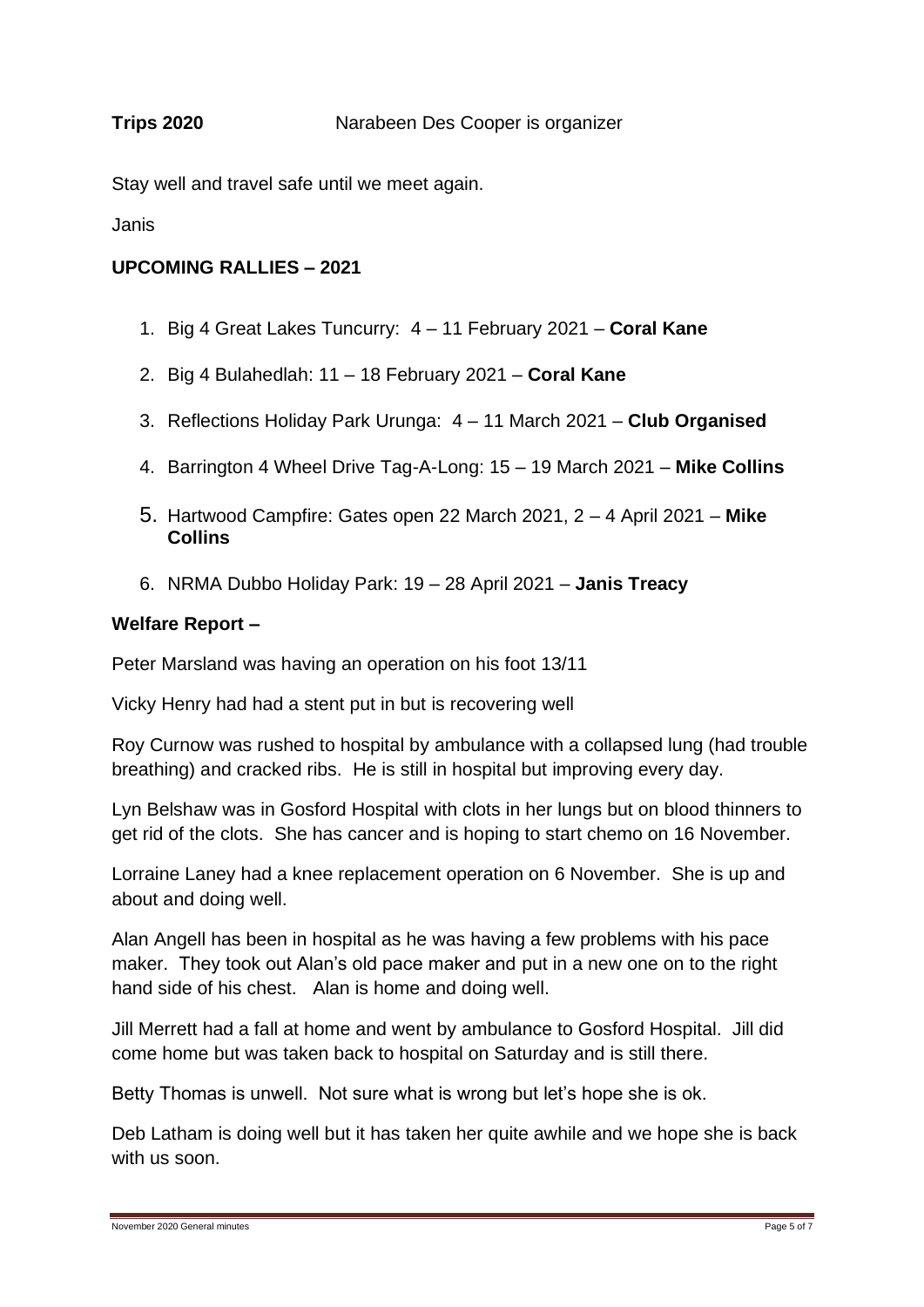Chris Baird is going to hospital next week for an operation. We wish him well.

We hope all the members who are mentioned and any who haven't that they have a speedy recovery and they are back with us soon.

#### **Members Rep –** Nothing to Report

#### **Editor's Report –**

I have received a lot of articles for the newsletter with lots of photos and articles. Thank you everyone and keep them coming.

#### **Vice President's Report –** Nothing to Report

#### **NSW State Council Report –** Nothing to Report

#### **General Business**

John Knight mentioned that as a committee we knew about the resignation of Lorraine and the committee decided to appoint someone to the position. Mike Collins was asked by the committee if he would accept the position (he was willing to do this before the AGM) and he has accepted, so welcome Mike.

John Knight brought to everyone's attention the email that was received from Coral Kane regarding a subsidy for trips with over 20 vans attending. We have had a few emails from members for and against. It was decided by the committee that this would not be approved. We had members who asked why it could not go to the members to discuss. John advised that you have elected the committee to make the decision for the members and if we open it up for discussion it would go on and on. Des Cooper advised that years ago we had a member who came forward and said that they didn't want to hear about all the little nitty gritty things that are put forward to the committee. Coral Kane advised that she didn't want it to get out of hand and was happy with the decision.

Ross Ryan was presented with his disc bowls certificate.

Susan Edwards spoke about the cruise that was booked for Melbourne Cup 2021. As a number of members have pulled out please don't worry and don't think we are offended as we had gone cold as well. I have spoken to a company called Its Easy Tours who put together a trip but the cost per person was \$3,500. There is an app on FaceBook relating to caravan parks within Australia. This is worth looking into if you are travelling.